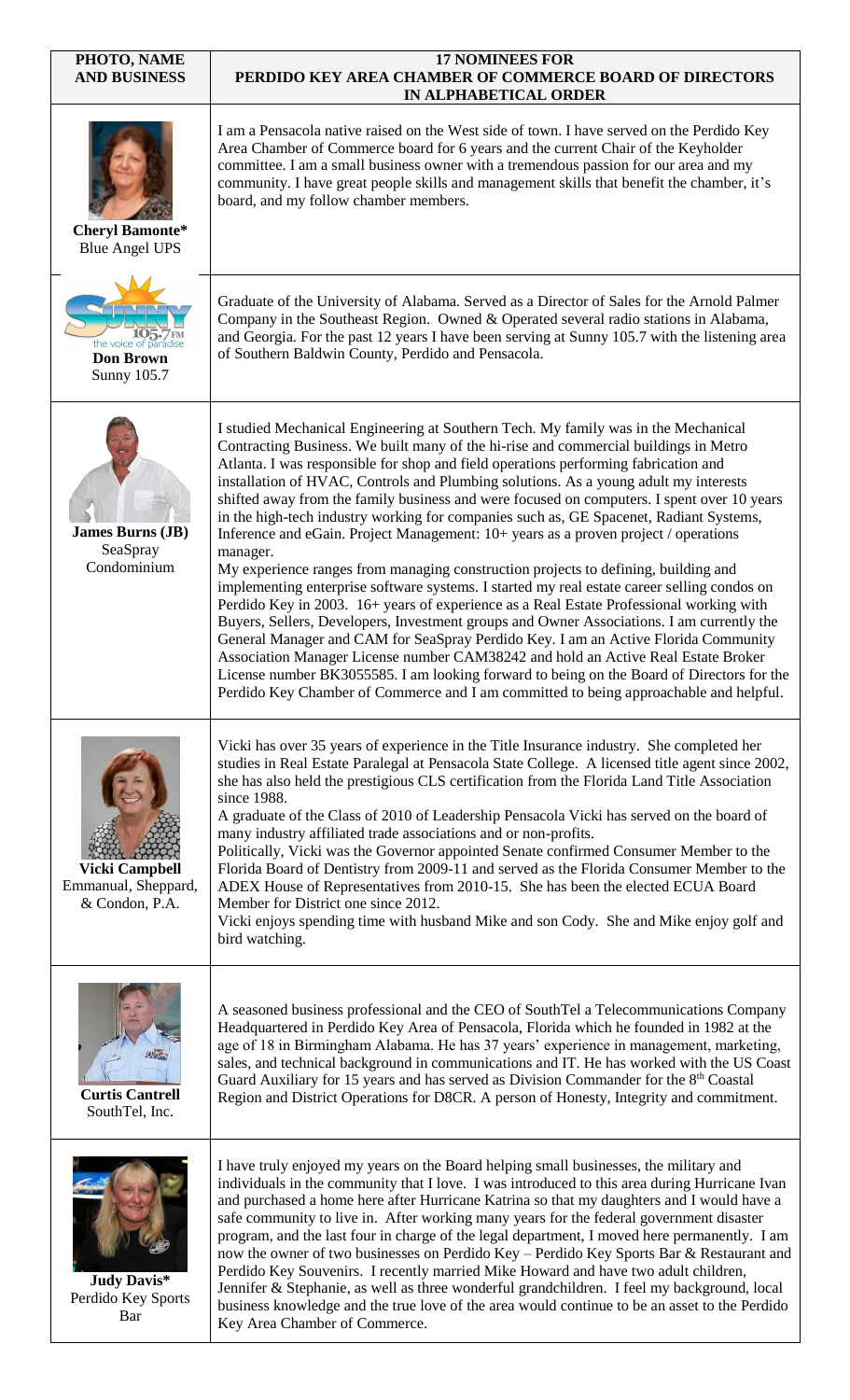| Tracy DeVack*<br><b>Navy Federal Business</b><br>Services | Tracy DeVack, Business Relationship Officer, Navy Federal Credit Union, is responsible for<br>commercial accounts, and lending solutions in the Commercial Lending Department. Tracy<br>has 28 years of financial experience with Navy Federal, and 13 years in the commercial lending<br>industry. She is actively involved in the Perdido Key Chamber Board for 2 years, currently as<br>Vice Chair.<br>A military spouse of 20+ years, Tracy has a passion for the military and volunteers her time to<br>support local military organizations. Tracy is a native of Jacksonville, Florida, lived in the<br>Perdido Area from 2001-2003 and welcomed the opportunity to return in 2013.<br>Tracy and her husband Craig, USN Retired and local small business owner, and two dogs, live<br>in the Perdido Area and spend most of their free time enjoying the outdoor beauty of Perdido. |
|-----------------------------------------------------------|--------------------------------------------------------------------------------------------------------------------------------------------------------------------------------------------------------------------------------------------------------------------------------------------------------------------------------------------------------------------------------------------------------------------------------------------------------------------------------------------------------------------------------------------------------------------------------------------------------------------------------------------------------------------------------------------------------------------------------------------------------------------------------------------------------------------------------------------------------------------------------------------|
| <b>John Griffin</b><br><b>Synovus Bank</b>                | I have been a residence of Florida my entire life. I have worked in banking for 19 years and<br>in every area of Pensacola, so I am connected to the entire community of Perdido and<br>Pensacola. Additionally, I spent 10 years in the Army National Guard working hurricanes and<br>supporting my community in every facet. Now, I play a huge role in helping customers and<br>communities have the American Dream. Also, if life has hit them hard, I construct ways for<br>them to get back in the game of this game called "Life". I will bring my networking and<br>business skills to the Chamber that will enhance what is already doing well.                                                                                                                                                                                                                                   |
| <b>Kerry Pelletier</b><br>ResortQuest by<br>Wyndham       | Graduated from the University of South Alabama with a degree in Communications, I currently<br>live in Perdido and work at ResortQuest Vacation Rentals in Perdido Key for the past 8 years.<br>During that time, I have held key management positions to include Operations Manager, Area<br>General Manager, and Business Development Representative. My knowledge and love for the<br>Perdido Key hospitality industry, my great reputation in the Pensacola/Perdido/Orange Beach<br>community, and my "get it done" attitude makes me a valuable asset to this growing area and<br>Chamber                                                                                                                                                                                                                                                                                             |
|                                                           | -Retired executive for a large aerospace company. Leadership roles on projects such as<br>bombers (B-52 and B-1B), International Space Station, Missile Defense, and large rockets.<br>Total of 36 years with 25 in management positions, 12 in executive positions. Experienced in<br>all phases of the product life cycle, to include requirements definition, design, build,<br>integration, test, manufacturing, quality, and logistical support. Also experienced in<br>successful proposal development.<br>- Served as president of a small non-profit organization.                                                                                                                                                                                                                                                                                                                 |
| <b>Dwight Potter</b><br><b>Individual Member</b>          | - Former member of Huntsville, AL and Madison, AL Rotary Clubs<br>- Director of past and current HOA.<br>- Been a part-time resident of Perdido Key for 10 years, becoming full time in 2017 for a total<br>of 12 years living on Perdido Key.<br>- Married to Cheryl, with three children and six grandchildren.                                                                                                                                                                                                                                                                                                                                                                                                                                                                                                                                                                          |
| <b>Kris Romano</b><br>Harbor<br>Communications            | I have over 20 years' experience in Information Technology. Prior to that I served four years<br>in the US Navy on the flight deck of an aircraft carrier.<br>My IT career has allowed me to work for many large corporations such as Bank of America,<br>HP, Rockwell Collins, Wachovia, and more.<br>I have touched every facet of I.T. from networking to telecommunications, fiber optics,<br>project management to desk side services. I even used to fix printers.                                                                                                                                                                                                                                                                                                                                                                                                                   |